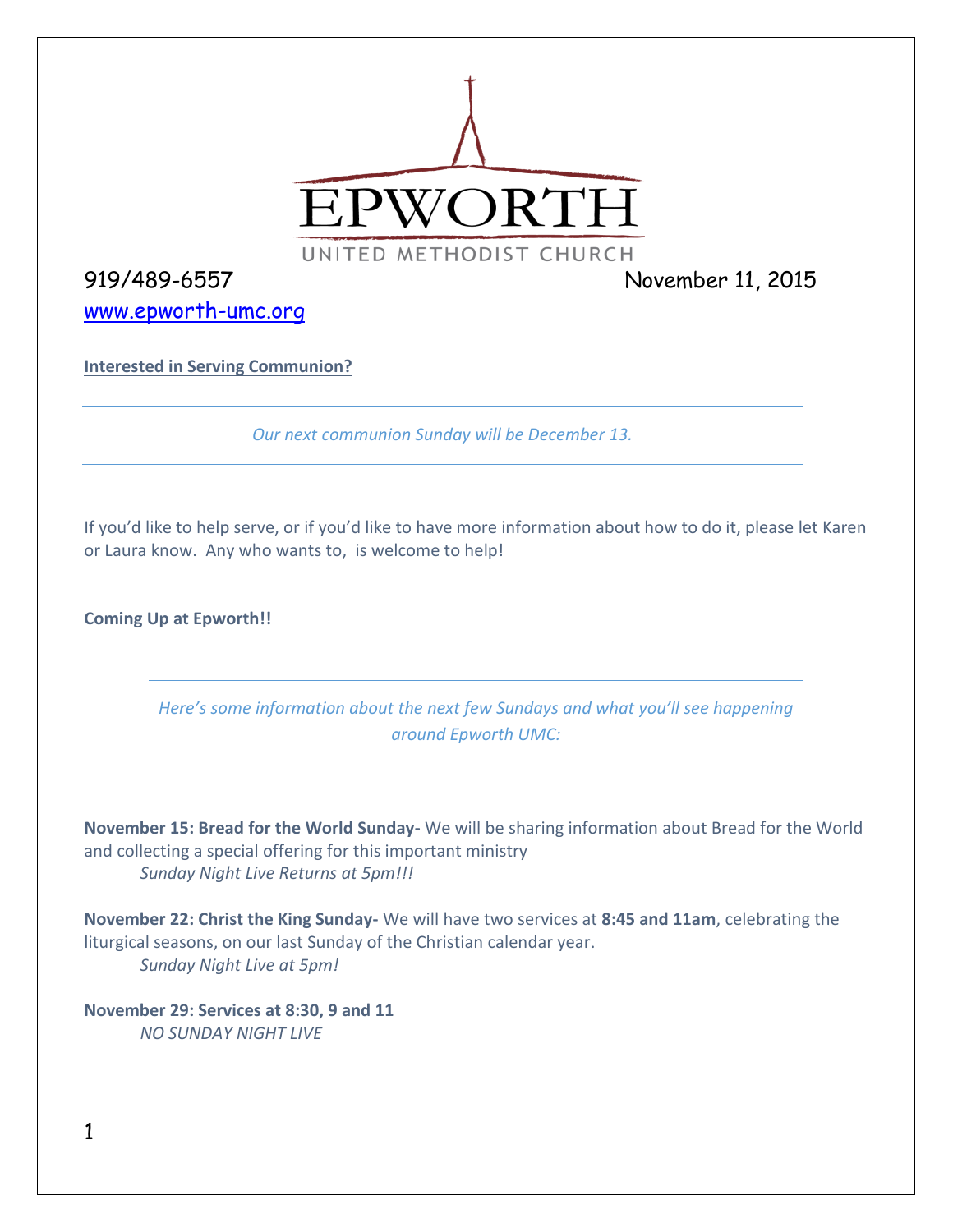**December 6: Cantata Sunday,** ONE service at 11am *Sunday Night Live- Caroling at Croasdaile*

**December 13: Services at 8:30, 9 and 11**. Moravian Love Feast at 7:30pm *NO SUNDAY NIGHT LIVE*

**December 20: Services at 8:30, 9 and 11** *Sunday Night Live at 5pm- Caroling in the Neighborhood!*

**December 24: Christmas Eve Family Communion Service - 4:30pm Traditional Candlelight Service -7 pm**

**December 27: One Service at 11am- Lessons and Carols**

# **SUNDAY, NOVEMBER 15, 2015**

8:30 AND 11:00 Worship: Sermon: "Earthquakes, Famines and Birth pangs!" Rev. Karen H. Whitaker Scripture: Psalm 16, 1 Samuel 1: 4-20, Mark 13: 1-8 Hymns: "O God, Our Help in Ages Past" "My Lord, What a Morning" "I Am Thine, O Lord" 9:00 Worship Sermon: "Tear Down the City" Rev. Laura Wittman Scripture: "1 Samuel 2: 1-10, Mark 13: 1-8 Songs: "Days of Elijah" "Come Thou Fount of Every Blessing" "In Feast or Fallow" "Everlasting God" **Altar Flowers** are given to the glory of God and in celebration of the life of Nelson Fletcher by Joan Fletcher and their girls. **Ushers** Kenneth Roberts, Jeff Rankin, Morgan West, Jerry McDaniel **Liturgists** 8:30 Maureen Oakes 11:00 Barbara Rice **Altar Guild** Martha and J. Ray Kirby, Mary Gyurki-Kiss **Nursery** Marcie Brame, Theresa Shebalin, Anne Posey, Libby Engel **Counters** Emily Dike, Brent Engel **Ushers** Kenneth Roberts, Jerry McDaniel, Morgan West, Jeff Rankin **Acolyte** Caroline Mumford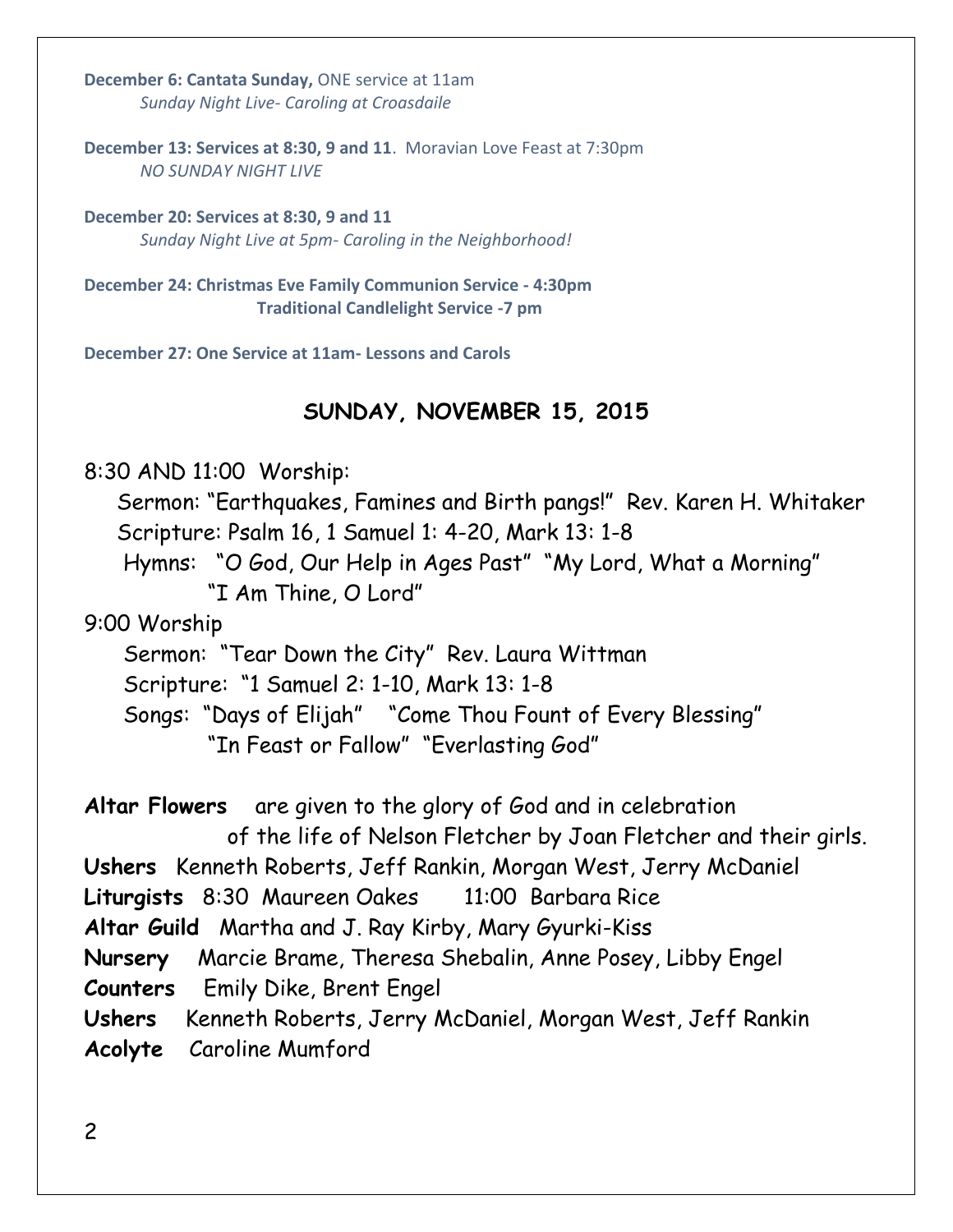CONGRATULATIONS to Erin Engel and Jerush Christopher this year's recipients of the Outreach Award.

# MEMORIAL CONTRIBUTIONS RECEIVED

- In memory of Mary Anne Stone from the House and Garden Club.
- In memory of Grace Henderson from Elaine Herndon and Bob Hodgins

# MOST NEEDED

**by Back Pack ministries**: mac 'n cheese (5.5 oz. boxes) veggies, cereal, meats, juice boxes

**by Urban Ministry Food Pantry/Clothes Closet:** canned fruits and corn, peanut butter, cereal, mac and cheese, toilet paper, paper towels, underwear all ages and sizes.

WE NEED 2 CHRISMON TREES! Advent is quickly approaching and it's almost time to think about all of those meaningful symbols of Christmas. For us, one of the most important is the Chrismon Tree, a symbol of God's permanence and a reminder that he lives and carries on throughout our darkest times. We are seeking donations for the purchase of our Chrismon trees, one in the narthex and one in the fellowship hall. If you would be willing to make a contribution, please call the church office at 919-489- 6557. The trees will be purchased the Friday after Thanksgiving.

UMW GENERAL MEETING is this Sunday, **November 15, 2015!!** As you are able, we are collecting gift cards for our kids and teens at the Methodist Home for Children. Gift cards in increments of \$10.00 and \$20.00 from Walmart, Target, The Gap, Barnes & Noble, iTunes, Food Lion and McDonald are welcome. Please note that some gift cards have expiration dates, and it's worth looking to get the card with the latest date possible. Plan to bring a friend - look forward to seeing you on the 15th!!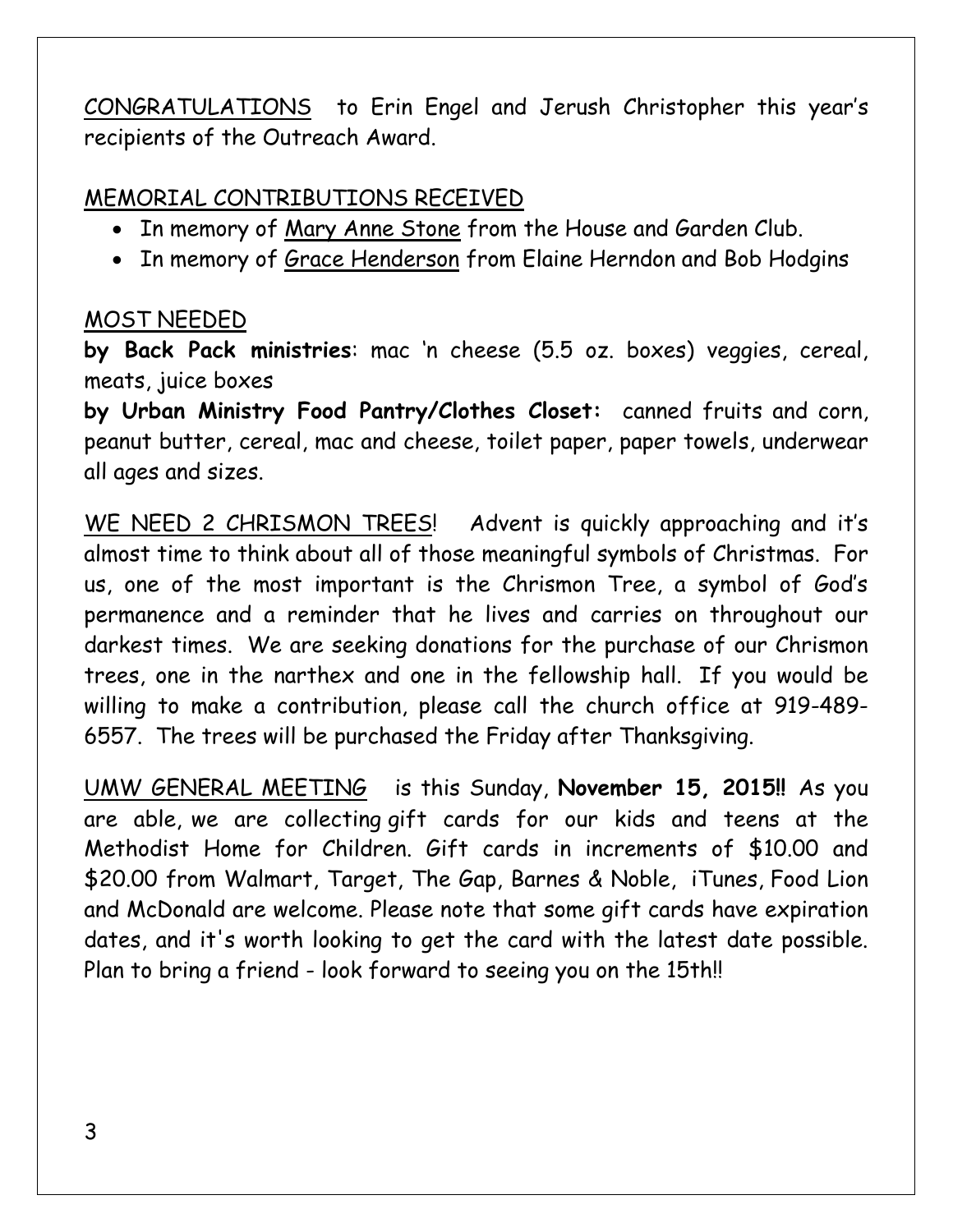#### LC LUNCHEON AND MEETING

 You are invited to attend the monthly luncheon meeting of the Epworth LCs (ages 50-100+) on Monday, Nov. 16 at 11:30 in the church Fellowship Hall.

 The program will be presented by Korrine Terroso, a United Methodist who grew up in PA and graduated from Duke University in May, 2015, with a major in African and African-American studies. As a Duke undergraduate Korrine was selected to be a Duke Chapel PathWays Scholar for four years, assisting in worship services at the Duke Chapel, becoming a leader in the Duke Wesley Fellowship, and devoting her summer vacations to service in Africa. Upon her graduation she was selected to become a Duke Chapel PathWays Fellow for 2015-2016, working in Durham to explore paths to her life vocation of service to underserved people in the United States and the world. As a part of her Fellow work, she was directed to participate in a Christian congregation in Durham. After considering several churches, she chose Epworth. Since June she has been with Epworth members in worship, study, service, and fellowship. At the LCs meeting she will share facets of her experiences as a Duke Chapel Scholar and Fellow.

 Korrine honored Epworth by choosing us as her church "home" for 2015- 16. Please honor Korrine with your presence at her presentation on Monday, and learn what this young UM can teach us! For more information about the luncheon meeting and Korrine, call Ruth Clausing at 919-381-5809 or Norma Mitchell at 919-402-0984.

**See attached photo: Korrine is pictured in Nome, Alaska on a spring break trip to Community United Methodist with the Duke Wesley Fellowship.**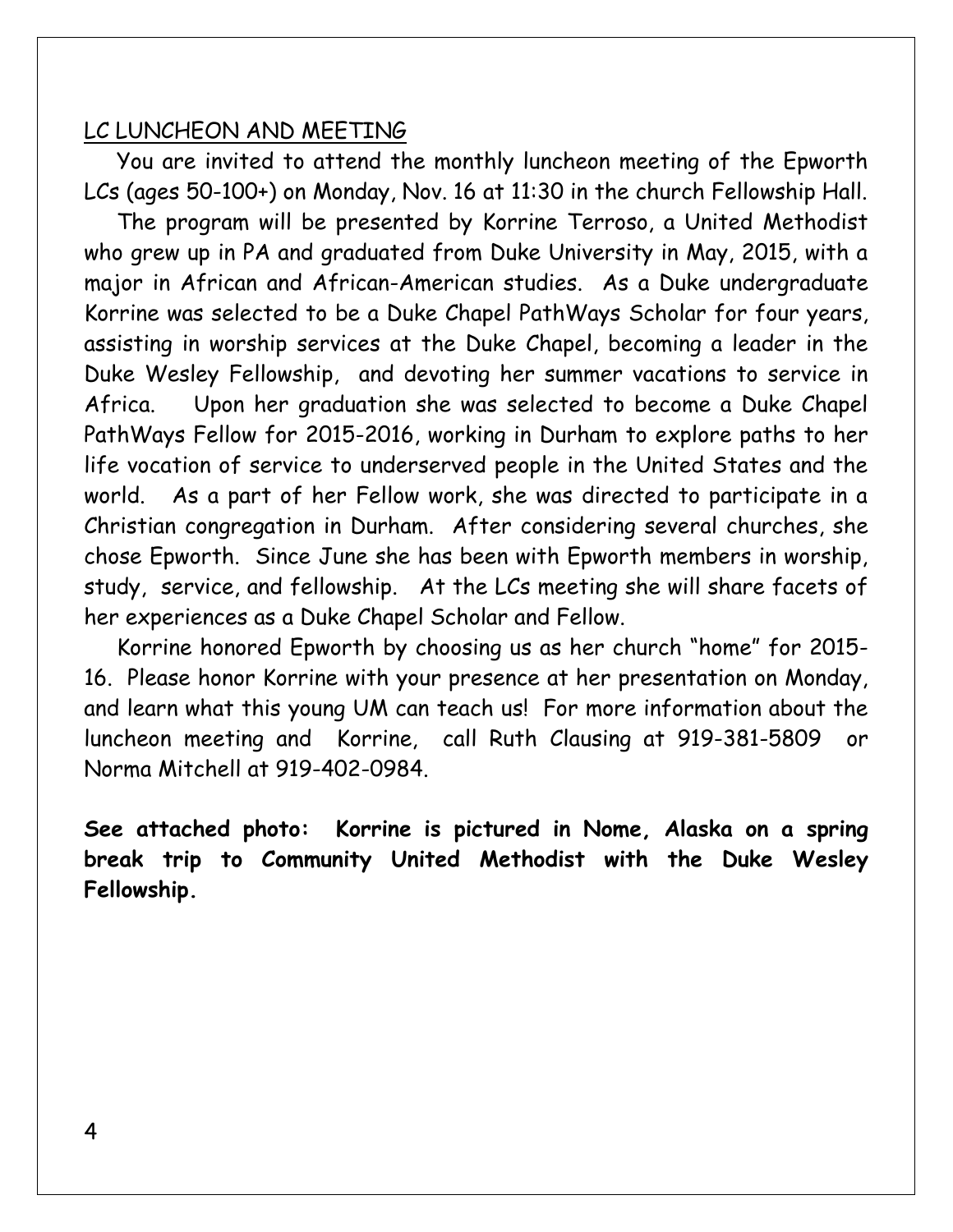### BREAD FOR THE WORLD

This coming Sunday Epworth will observe our annual Bread for the World Sunday, renewing our church's ten-year commitment to work as a Covenant Congregation with this national ecumenical movement of legislative advocacy to end world hunger. Our Covenant relationship, endorsed by the General Conference repeatedly since 2000, engages us in prayer for the hungry, work to end hunger in our local community, congregational and individual financial support of BFW, and legislative advocacy of the hungry worldwide by our personal contracts with the North Carolina members of the U. S House of Representative and the U. S. Senate. As many members of the Epworth congregation annually participate in BFW's Offerings of Letters, we exercise the right given citizens by the United States Constitution in its First Amendment to "petition the government for the redress of grievances." For followers of Jesus Christ, the "food insecurity" of millions of our fellow Americans and nearly a billion of our fellow human beings across the planet is an unacceptable grievance.

 As we read the BFW inserts in our bulletins this Sunday, let us pray for those who are hungry and for those who work to end hunger. Let us also be especially mindful that, according to the BFW Institute, which researches hunger for BFW, "private charities supply only one of every 20 bags of groceries that feed people who are hungry" in the United States. "The federal government provides the rest." This is why BFW urges Christians to advocate for the hungry by communicating with our national government regularly and often.

 Those who wish to make individual contributions today for the support of BFW's constant advocacy with U. S. legislators for the hungry may write checks to Epworth Uunited Methodist Church with Bread for the World on the memo line. In 2015, the Epworth Outreach Committee has contributed \$500.00 to BFW for the congregation.

For more information, contact Norma Mitchell at [normatmitchell@gmail.com](mailto:normatmitchell@gmail.com) or 919-492-0984.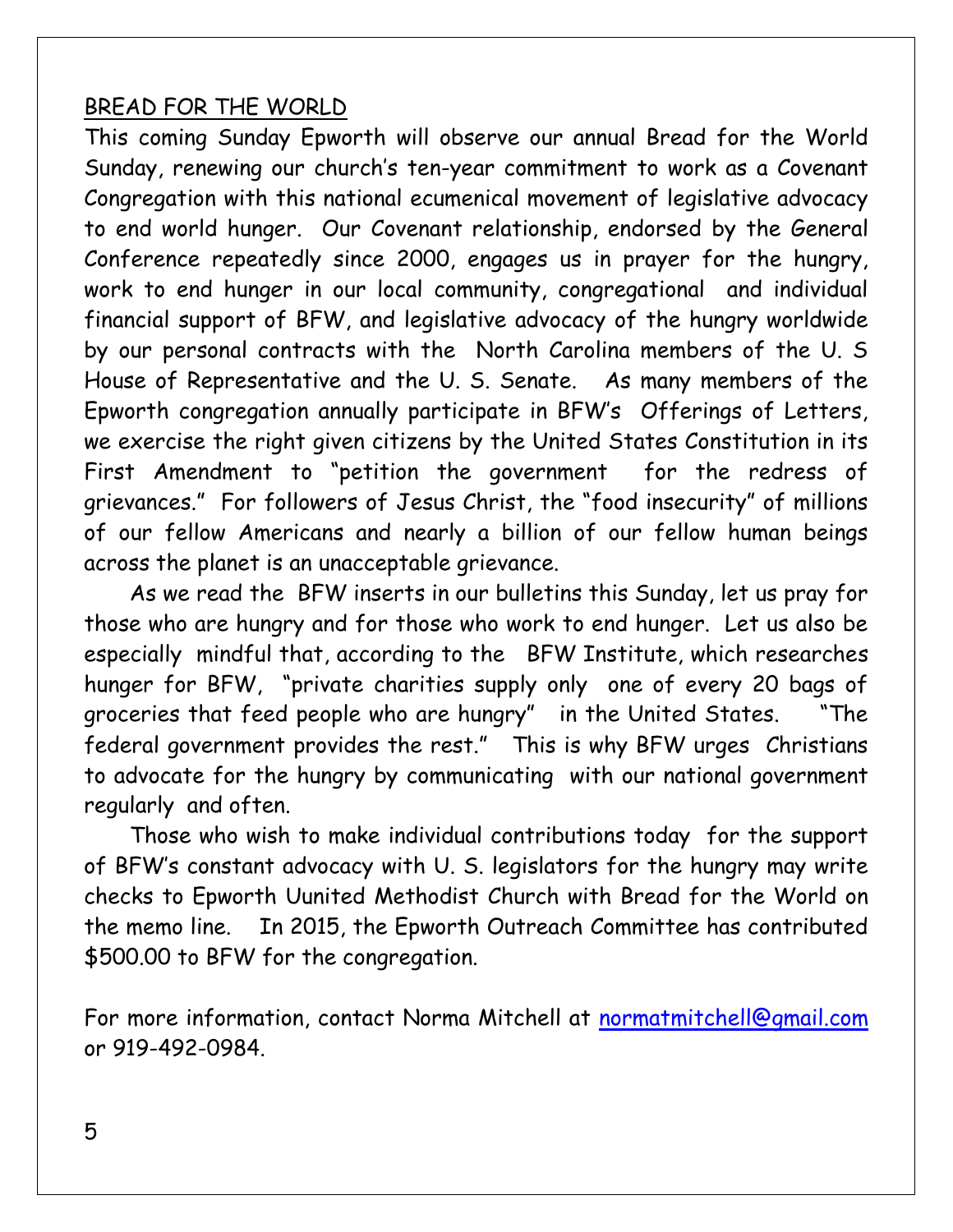**Outreach** to Hope Valley Elementary Kids: The Outreach Committee in partnership with Hope Valley Elementary is sponsoring a winter coat drive. For many Durham families, warm coats are a luxury they simply cannot afford. For them, basic needs are a real struggle. Imagine children walking to school cold or waiting at bus stops in freezing temperatures. To help keep children warm this season, Epworth is collecting new and gently used winter coats to distribute to those in need at Hope Valley Elementary. We are collecting coats that would fit a  $1^{st}$  through  $5^{th}$  grader. If you have a gently used coat to donate, please ensure there are no tears or stains on the coat. We are asking that you bring the coats to Church no later than Dec  $13<sup>th</sup>$ . At the Dec  $13<sup>th</sup>$  service, we will have a blessing of the coats before they are taken to the school for distribution. For all of you crazy Black Friday shoppers, keep this in mind, you might see a great deal that can help this cause!

#### **www.epworth-umc.org EPWORTH UNITED METHODIST CHURCH, 3002 Hope Valley Rd., Durham, NC 27707 919-489-6557** Rev. Karen H. Whitaker, Senior Pastor 919-210-6839 (cell) kwhitaker@epworth-umc.org Rev. Laura Wittman, Associate Pastor 919-666-8774 (cell) lwittman@epworth-umc.org John Treece, Director of Youth Ministries jtreece@epworth-umc.org Kim Philpott, Director of Music kphilpott@epworth-umc.org Meg Bass, Financial Manager mbass@epworth-umc.org Dona Gamble, Administrative Secretary dgamble@epworth-umc.org Dr. Fred Ibberson, Organist fred.ibberson@gmail.com Gail Heath, Preschool Director 919-489-6098 director@epworth-preschool.org Marcey Harp, Nursery Director nursery@epworth-umc.org Marlin Lennon, Sexton